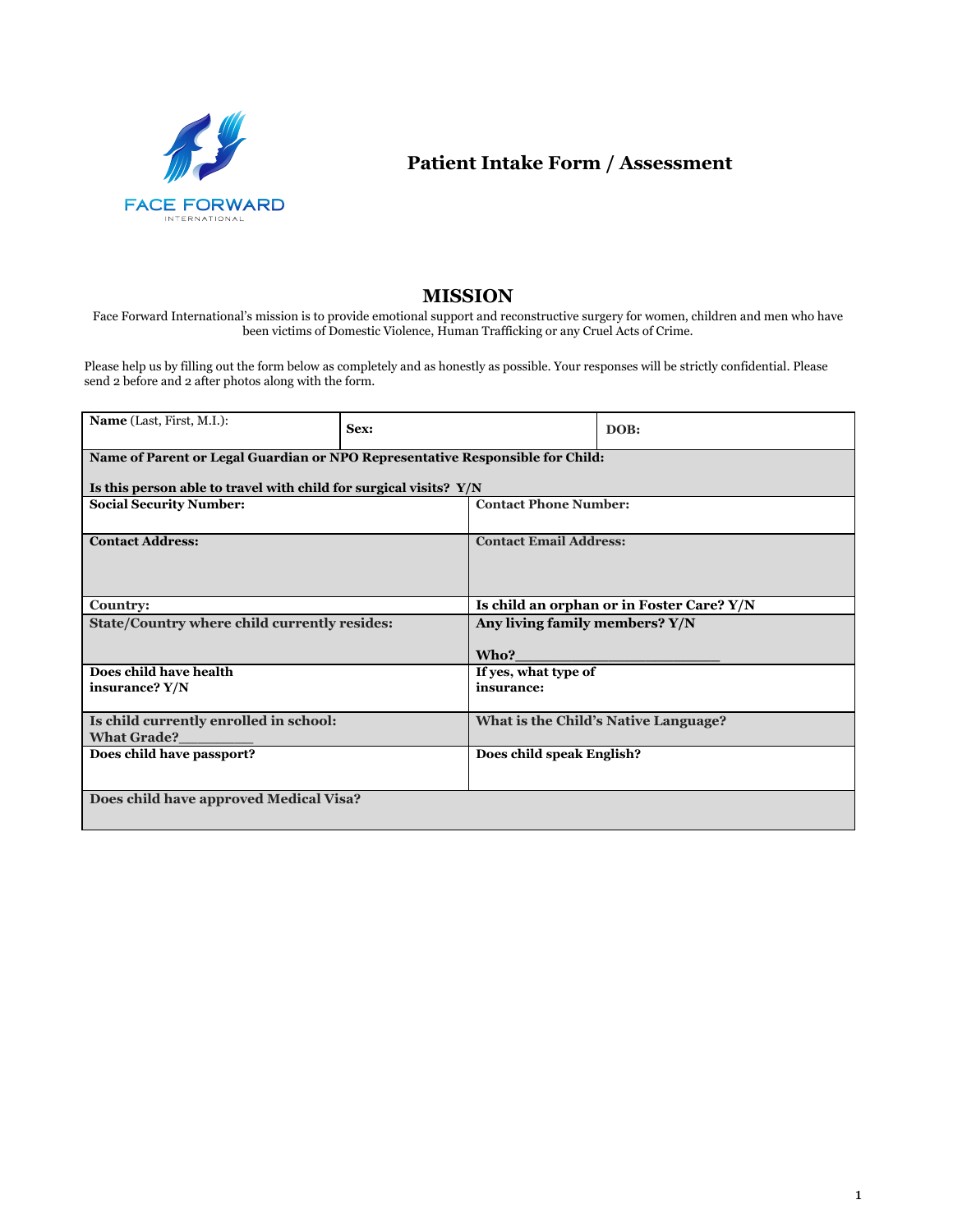How can Face Forward Help? Tell us the child's story and details about the injuries received.